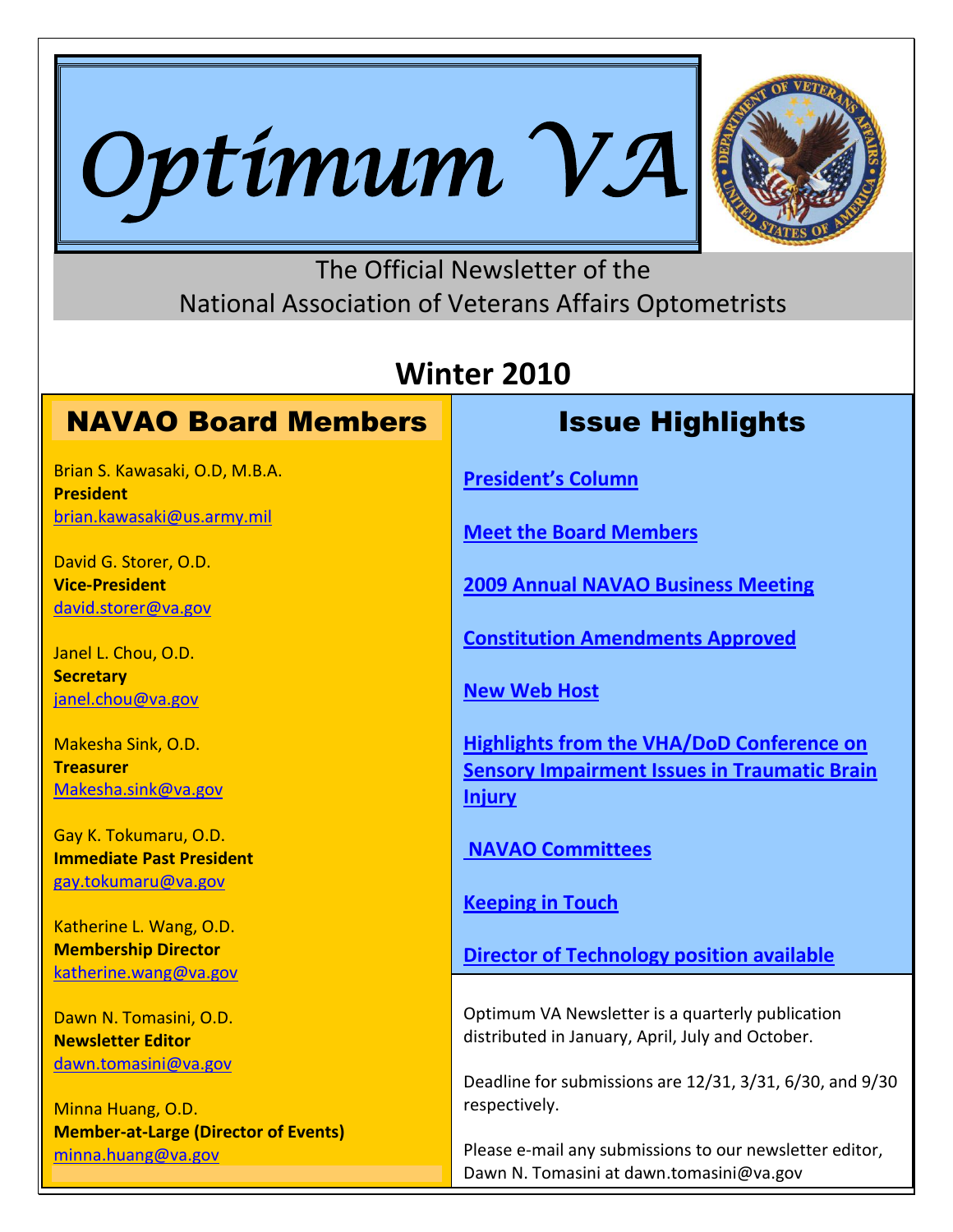# President's Column

*Brian Kawasaki, O.D., M.B.A.* 

<span id="page-1-0"></span>Hello NAVAO Members!

In this issue of the Optimum VA, we would like to introduce you to your NAVAO board members for the next two years. We have some board members who have been serving the organization for several years now and we also have some new faces this year. Feel free to contact any of us if there's anything we can do to help you or if you have any questions about the NAVAO. Our email addresses are on the cover page.

We are also happy to announce a new feature to our newsletter this year. There will be a section for our members to share news about themselves. One of the goals of NAVAO is to build camaraderie and we'd like to start by getting to know each other better. Please send your news to our Editor, Dr. Dawn Tomasini, and she will be sure to have it published. Photos are always welcome, too.

Our board members this year will be working hard on adding content to our quarterly newsletter, but we also depend on you, our members, to contribute as well. If you have any interesting cases, research, or other news that you'd like to share, please do! A newsletter publication schedule along with deadline dates for submissions has been included in this article for your reference.

We are working towards making the NAVAO your resource for information about the VA and VA Optometry. Do you have questions about systems redesign, setting up a student or residency program, or taking the ACMO exam? Send us your questions through the "Contact Us" section of our website for now ([www.navao.org\)](http://www.navao.org/) and we will try our best to answer them or put you in contact with members who can help you. We plan on working with our new website hosts to make the NAVAO online area more interactive for our members with features such as forums for questions and discussions. We will also be revising our online FAQ sheets and adding new ones during the coming year. Please let us know if you have suggestions for new FAQ sheets that you'd like to see included.

Also included in this issue is a list of all the NAVAO Committees along with brief descriptions of their responsibilities. I'd like to thank each of our Committee Members for so generously giving of their time and talents to help our organization. We will need to build a strong and solid volunteer foundation in order to achieve our future goals for the NAVAO. Please let me know if you're interested in volunteering. We can always use help on the committees, especially with special projects throughout the year.

Thanks for taking the time to read this column. I hope you enjoy the rest of our newsletter. I'm looking forward to working with our board over the next two years and hope to see you at our annual meeting next year in San Francisco!

Happy New Year!

*Brian*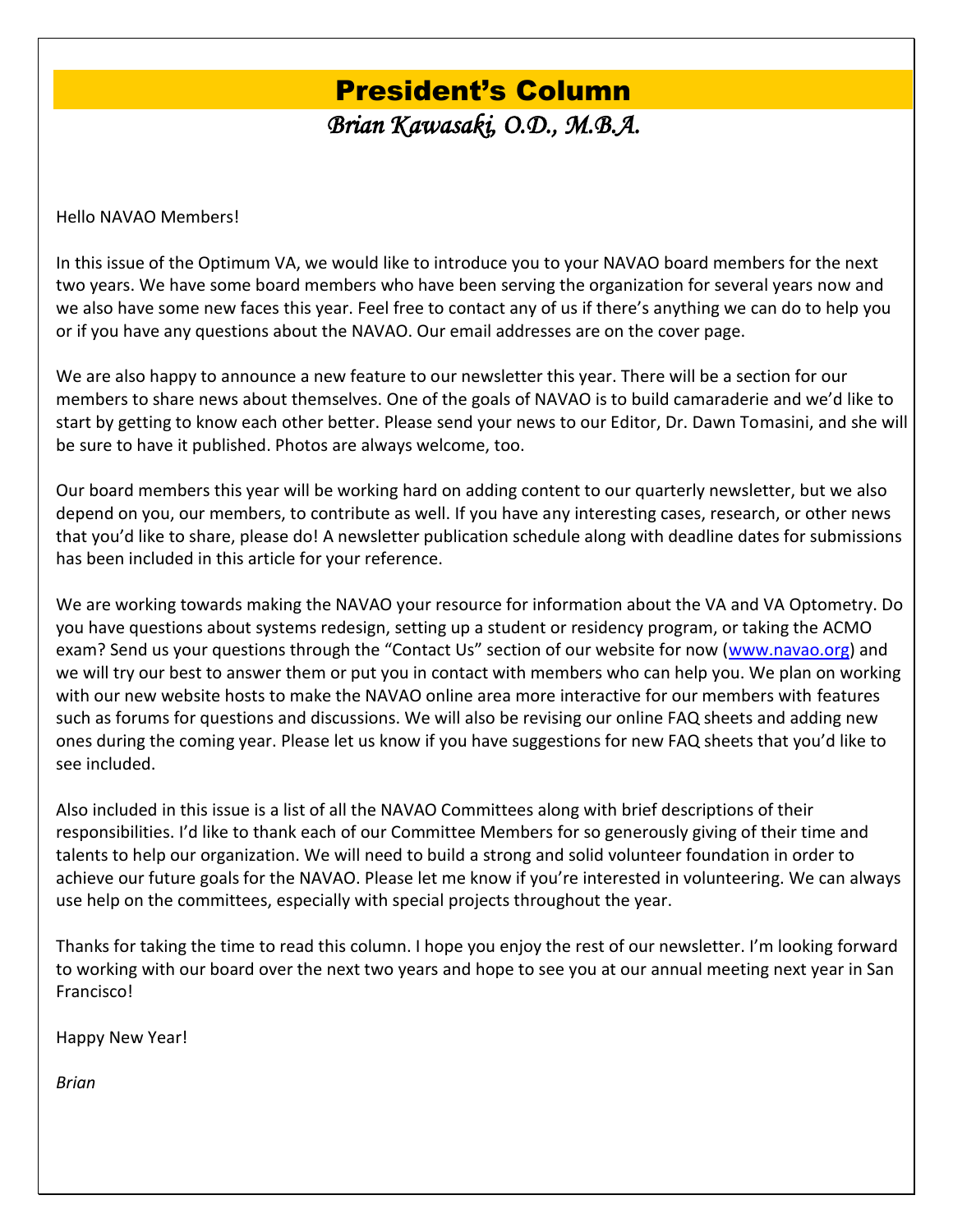### Meet the Board Members

### <span id="page-2-0"></span>*Brian S. Kawasaki, O.D., M.B.A.* **PRESIDENT**



Some of you are probably wondering: "Who is this Brian Kawasaki person? I've never heard of him before and how did he get to become President of our organization?" Those are good questions. Well, the honest truth is that I was lucky to become President this year since the elections were uncontested!  $\odot$  However, I promise to do my best over the next two years to make the NAVAO an organization that you are proud to be a part of.

I was born and raised in San Francisco and spent most of my life there until I moved to southern California for optometry school. I received a Bachelor's degree in Applied Science and Business from the University of San Francisco in 1996 and Doctor of Optometry degree from the Southern California College of Optometry in 2000. After optometry school, I moved back home and completed a residency in Primary Eye Care

at the San Francisco VA Medical Center in 2001. After my residency, I moved back down to southern California again and started as a Staff Optometrist at the VA San Diego Healthcare System. While living in San Diego, I took night classes and received a Masters of Business Administration degree from California State University San Marcos in 2007. In November 2007, I transferred to the VA Southern Nevada Healthcare System in Las Vegas and have been there since then. I'm a Fellow of the American Academy of Optometry and also an optometry officer in the U.S. Army Reserve. I was activated earlier this year for 12 months and am currently stationed at Camp Shelby, MS. I'll be heading back home by February 2010. This is my second mobilization since joining the Army Reserve in 2002.

I met my wife, Cindy, in optometry school (we were classmates). We've been married for 8 years and have two girls: Nia (4 years old) and Emmy (1 year old). My hobbies include reading and running (but not both at the same time!).

### *David G. Storer, O.D.*  **VICE-PRESIDENT**



I have been asked to provide a brief personal background as the new Vice President of NAVAO, so here goes.

I entered the U.S. Naval Academy in 1966 at the age of 17 and I was awarded a BS degree in Naval Engineering upon graduation. I subsequently served on active duty in the U.S. Navy for 26 years as a Line Officer aboard seven U.S. Naval Warships in varied assignments from Division Officer to Commanding Officer, as well as a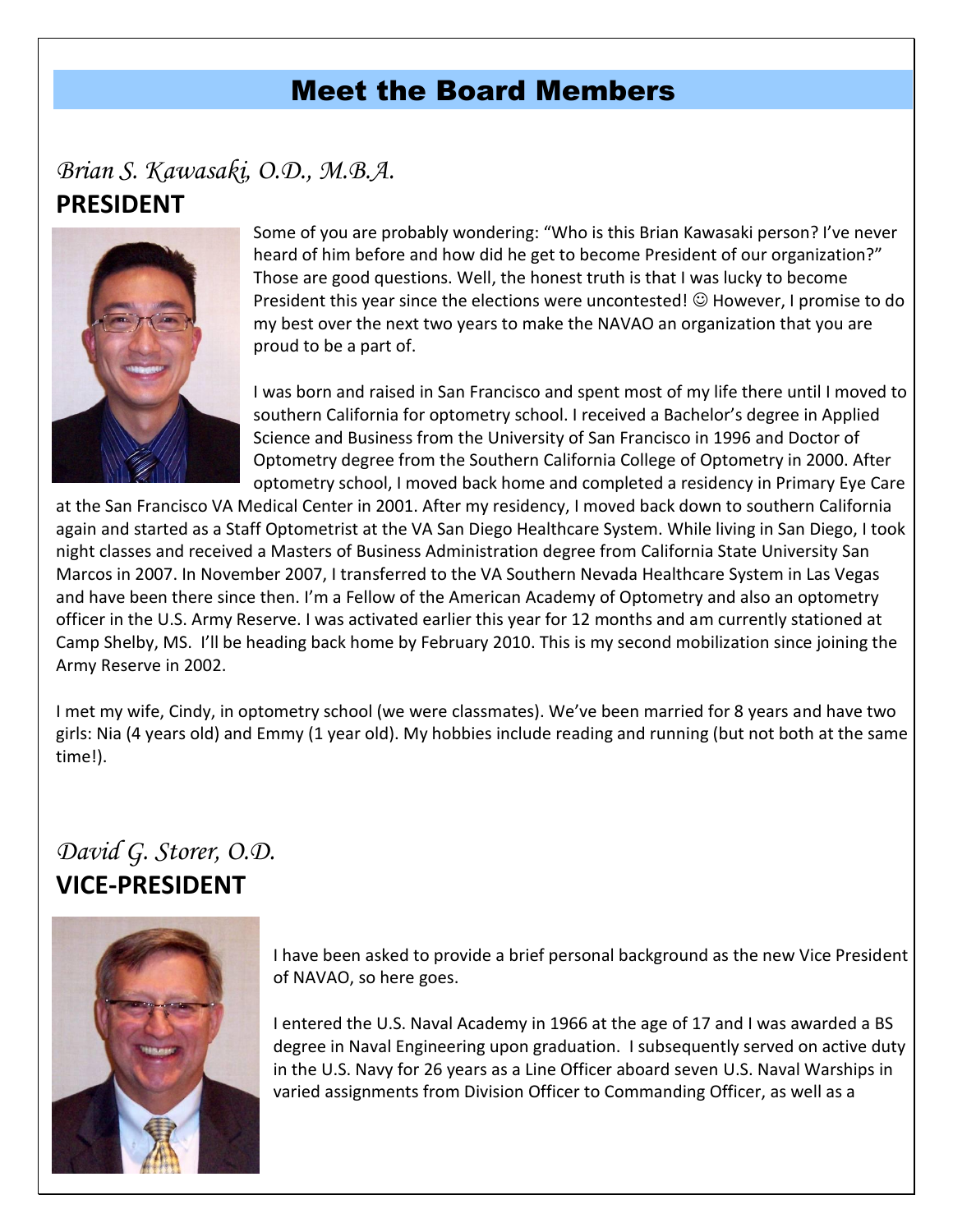number of shore duty assignments, including the War Gaming Department at the U.S. Naval War College in Newport, Rhode Island. My last assignment was Director, East Atlantic Operations, CINCIBERLANT (a NATO command) that is located in Lisbon, Portugal.

My wife, Sandy, and I were married at the end of June week at the Naval Academy in 1970 and we have 3 sons. My two oldest sons, Chad and Wes, are both married and our youngest, Aaron, who was born in Lisbon, is in his second year at Purdue. Our family has completed a total of 19 moves, from Hawaii to numerous cities on both the west and east coasts as well as in the mid-west, and Europe.

Upon my retirement from active duty, I returned to school to complete pre-med undergraduate requirements. I entered the optometry profession in 1999, upon graduation from the Michigan College of Optometry (MCO). My optometry professional experience has included a VA residency at the Battle Creek, Michigan, VAMC and four years as an associate with an ophthalmology practice in Michigan. I was accepted for a position at the Crown Point, Indiana, Outpatient Clinic, where I have served since 2004. I have been active in overseas medical missions and have participated in eight missions, the most recent of which was to Guyana, South America in 2009 that included 14 optometry students from MCO.

I was elected as NAVAO Secretary in 2007 and completed that term with my election to the office of Vice President, NAVAO, in 2009. As an advocate for our profession, I believe that the responsibilities of the office of Vice President, will require of me to support the President in NAVAO efforts to ensure that VA optometrists are protected from any potential professional fallout, should any develop within the VA, from the evolving AOA Board Certification program requirements. I also believe that the NAVAO officers fill a vital advocate role by providing a voice and conduit for VA field optometrist views and positions to the VA Central Office, regarding career development issues that may affect VA optometrists. Accordingly, I am very interested in the opinions of VA field optometrists regarding these, or any other professional issues, that the field believes should be addressed to Central Office by NAVAO.

I commit to dedicate myself to support both our membership and the President of NAVAO, in these efforts, over the next two years.

### *Janel L. Chou, O.D.* **SECRETARY**



Hi, I'm Janel Chou, the new secretary of the NAVAO and here's a little bit about me. I was born and raised in Northern Virginia and received my bachelors degree in biology from the University of Virginia. I went on to optometry school at Nova Southeastern University College of Optometry in FL and graduated in 2005. I did my residency in Primary Care at the Salem VA Medical Center and am currently working at the community based outpatient clinic in Virginia Beach tied through Hampton VA Medical Center. I am a staff optometrist there and the teleretinal coordinator for both sites.

As the secretary, my duties include transcribing the minutes of the monthly VA Optometry Service conference calls and distribute them to the members through our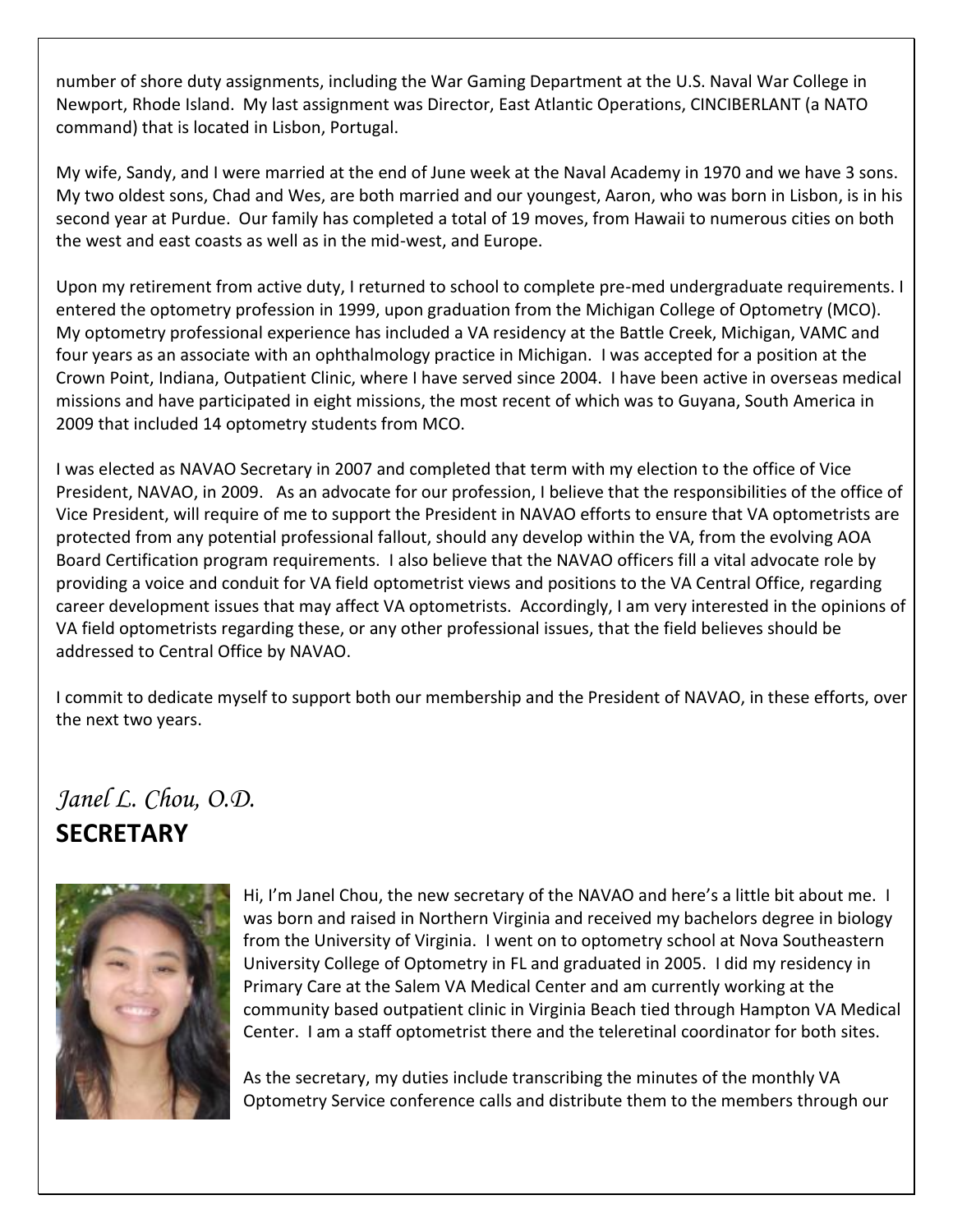website as well as transcribing the minutes of the annual meeting and documenting the events at the annual banquet at the academy. I will carry out any correspondence of the association as determined by the president.

On a personal note, I am married and love living near the beach. My interests outside of optometry lie in art and the marine sciences. I am excited to see what this new year holds for NAVAO and am confident that with your continued support and input, we can continue to make strides in optometry and provide the best care for our patients.

### *Makesha Sink, O.D.*

### **TREASURER**



My name is Makesha Sink and I have been a VA optometrist in Hampton, VA and member of NAVAO for 6 years and running. I graduated from Southern College of Optometry in 2001 and completed my residency at the Memphis VAMC.

As treasurer, I will work to maintain proper records and sound financial decisions for the organization and will work closely with the other executive board members in making decisions for the best interest of the organization and you, its members. We will work to continue to unite VA optometrists and strengthen optometry's presence in the VA system and also be an organization that represents VA optometrists in the optometry field as a whole. By continuing to work together, we can better serve our nation's veterans and our careers as VA optometrists in this great nation.

### *Gay K. Tokumaru, O.D.* **IMMEDIATE PAST PRESIDENT**



Dr. Tokumaru graduated from the University of California Berkeley School of Optometry and completed a Hospital-Based/Low-Vision Residency at the Kansas City VA Medical Center. She is presently the Chief of the Optometry Section at the Hampton VA Medical Center.

Dr. Tokumaru is currently serving as the Immediate Past President of the NAVAO and previously held the positions of President, Vice-President, Secretary, and Newsletter Editor. As Immediate Past President, she continues on the Board to provide guidance based upon her previous experience with the Association's activities. Dr. Tokumaru is a Fellow of the American Academy of Optometry and is a member of the Academy's Lectures and Workshops Committee.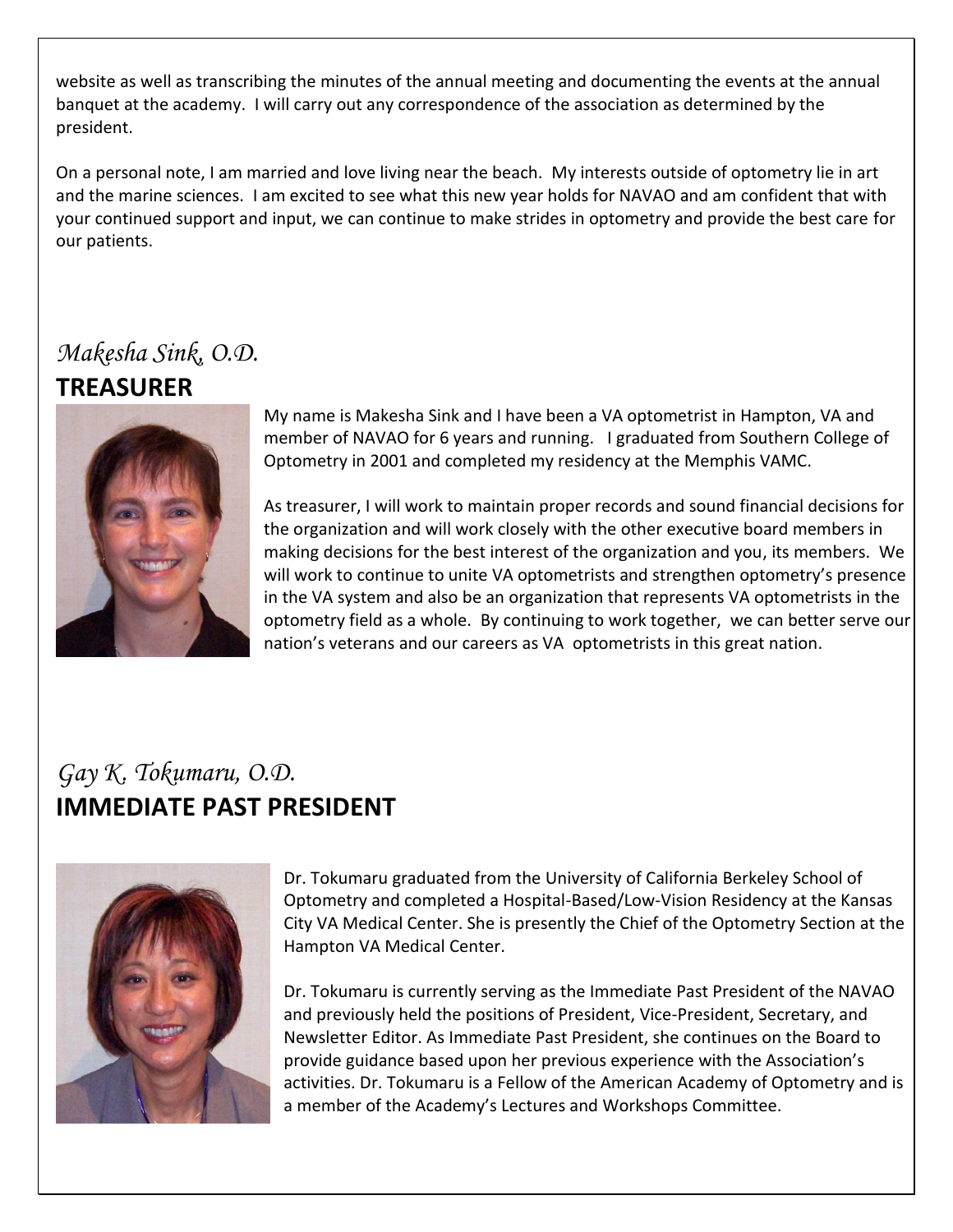### *Katherine L. Wang, O.D.* **MEMBERSHIP DIRECTOR**



I was born in Colorado and raised in Golden, Colorado until I moved to southern California for undergrad at UCLA (go Bruins!) and received a Bachelor's of science degree in biochemistry. I worked for 3 years in a lipid research lab until I figured out I wanted to go to optometry school. I received a Doctor of Optometry degree from Illinois College of Optometry in 1998. I then completed a primary care residency at Wilmington VA Medical Center in Delaware. I moved to San Diego where I worked in private practice for a year and then joined the San Diego VA Healthcare system and have been there ever since. I am a Fellow of the American Academy of Optometry & NAVAO member. My hobbies are reading, scrapbooking, stamping, walking and golf. As the newly appointed NAVAO membership director, my duties (together with the

membership committee) will include: inviting new hires to join NAVAO, inviting current resident and fellows as well as VA optometrists who are not members to join NAVAO, and maintaining the NAVAO membership directory.

### *Dawn N. Tomasini, O.D.* **NEWSLETTER EDITOR**



Hi all! I have been the newsletter editor for the past two years and have recently been reappointed. When I took on the role two years ago, I changed the layout of the newsletter and tried to make it more informative with relation to what is going on in the VA. This term we are trying to expand even further and become more personal. We want to hear from our membership! We are encouraging all members to participate by submitting ideas, questions and concerns along with personal and professional accolades.

On that personal note, here is some info about myself. I grew up on Long Island where I attended the State University of New York at Stony Brook and majored in History. I am a '99 graduate from the State University of New York College of Optometry. I completed a residency at the VA Hudson Valley

Healthcare System in '00 and have been on staff here ever since. I perform direct care at our Port Jervis CBOC and supervise student externs and residents at our main campuses in Castle Point and Montrose, NY. I have lived in the beautiful Hudson Valley for the past 12 years with my husband, David, who is employed by the New York City Police Department. We have three children; William, age 5 who just started kindergarten, Nicole, age 3 and Lauren who was born this past year on the 4<sup>th</sup> of July. My true passion is travel. I love seeing new places, especially places of historical significance, and learning about different cultures. For now, traveling has taken a back seat to motherhood and my curiosity will have to be satisfied by reading historical fiction and watching the travel channel.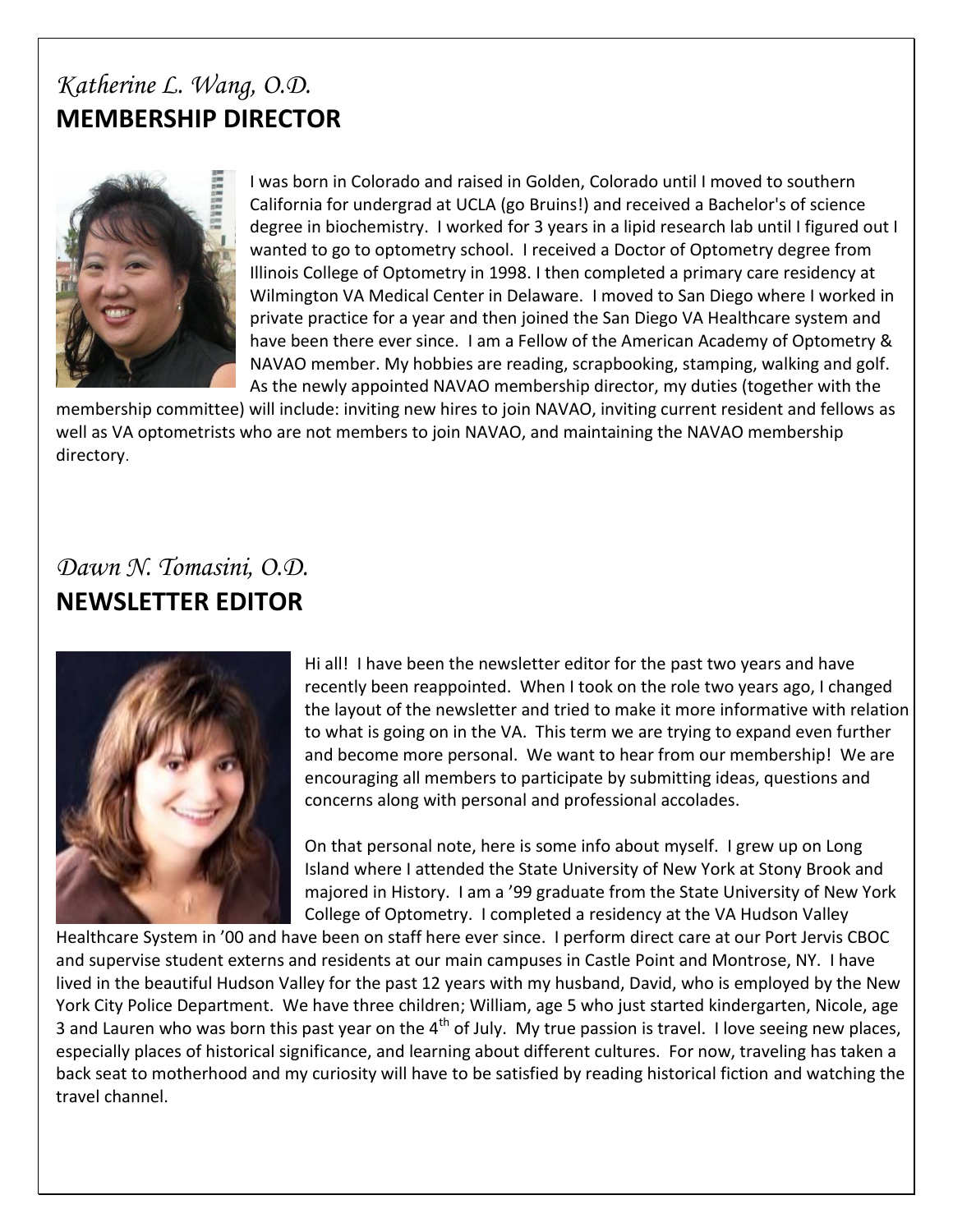### *Minna Huang, O.D.* **MEMBER-AT-LARGE (Director of Events)**



I was born in New Jersey and spent most of my early childhood in the east coast and Midwest. My parents moved to LA in 1982. I received a B.S. in Integrative Biology from UC Berkeley and my O.D. from The Ohio State University College of Optometry. After optometry school, I worked in private practice for two years and then completed a residency in Primary Eye Care at the West LA VA in 2003. Since then, I have been working at a VA CBOC in southern San Diego.

My husband David and I have been married for 5 years and we enjoy travelling. We have a 15 month old daughter Sarah. Sarah is going to be a big sister in May 2010! We are all looking forward to our new baby's arrival.

### 2009 Annual NAVAO Business Meeting *David G. Storer, O.D.*

<span id="page-6-0"></span>This year's annual NAVAO dinner was a special night for VA Optometry. The dinner provided an opportunity for VA optometrists to meet socially and professionally with not only other field optometrists, but also many influential professionals within optometry. Representatives from most of optometry's key professional organizations attended the dinner. Speakers for the evening included long-time friend to NAVAO Dr. Alden Haffner and the AOA President-elect Joe Ellis, both of whom addressed the attendees on current key issues of interest to NAVAO optometrists.

Dr. Gay Tokumaru, outgoing President NAVAO, was awarded a plaque by the newly installed President NAVAO, Dr. Brian Kawasaki, in recognition of her contributions to NAVAO optometry during the two terms in office as President that she served. Dr. Kawasaki expressed the deep gratitude felt by all NAVAO members for Dr. Tokumaru's willingness to serve our membership. Dr. Kawasaki introduced the other newly installed officers who were in attendance at this year's dinner: Dr. David Storer, Vice-President and Dr. Makesha Sink, Treasurer. Dr. Janel Chou, Secretary, was unable to attend this year's dinner.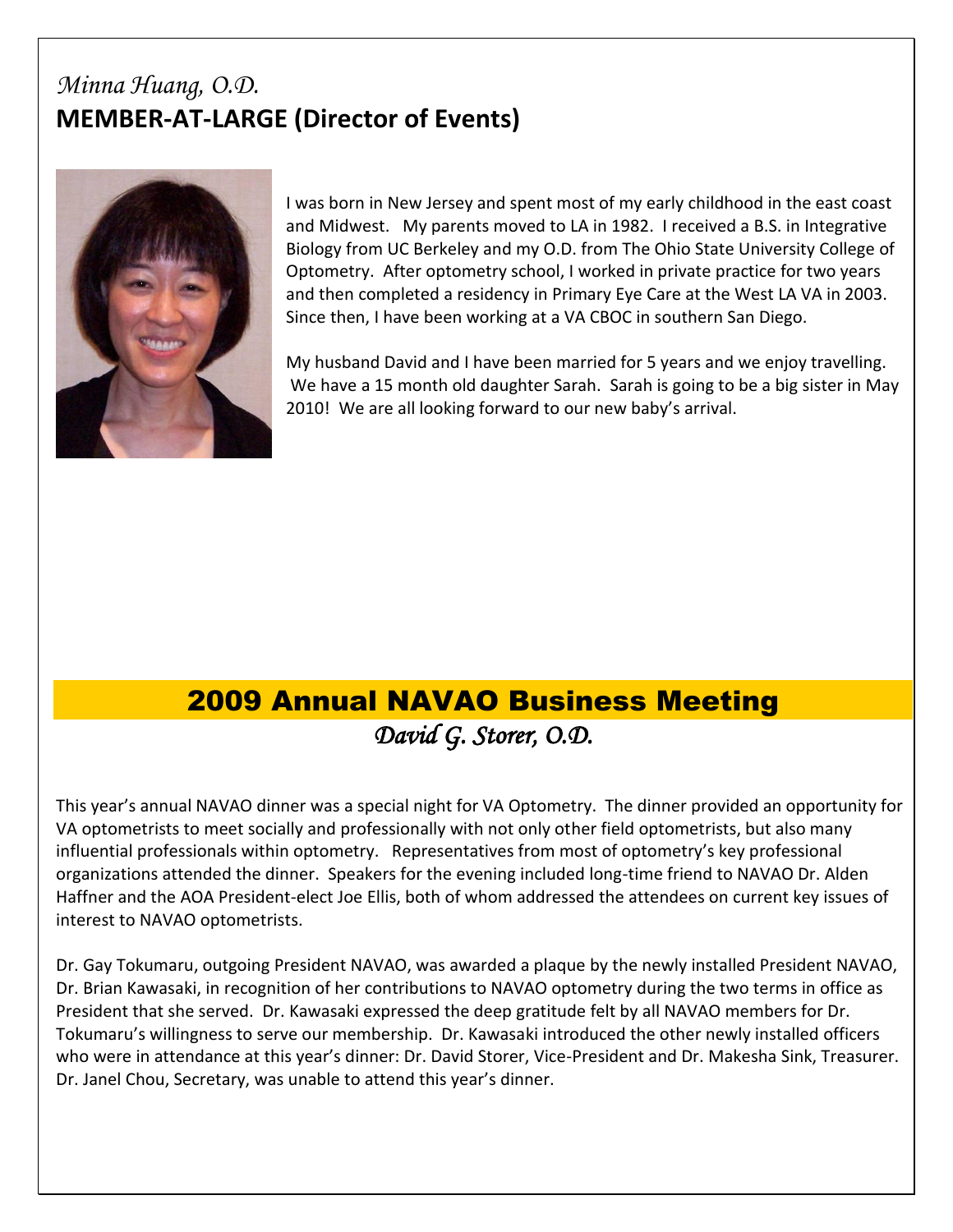The dinner was attended by nearly a hundred VA optometrists, their families and invited guests. The highlight of the evening for attendees was the dinner's keynote speaker, Dr. Debbie Hettler, O.D., MPH., FAAO, the Clinical Director, Associated Health Education Office of Academic Affiliations, V.A. Central Office. Dr. Hettler spoke on "The Role of the Office of Academic Affiliations, in VA Optometry." Dr. Hettler is an engaging speaker and she was able to bring to the field attendees at the dinner, detailed information on issues related to Academic Affiliations that were of timely importance to the field. Dr. Hettler's presentation was warmly received by all the dinner's attendees. The NAVAO membership looks forward to opportunities to hear again from Dr. Hettler in future forums.

Dr. Kawasaki officially closed the dinner by recognizing Dr. Minna Huang who was the principal organizer and coordinator of the evening's dinner and events. Dr. Kawasaki invited attendees to remain as late as they desired. Most attendees remained afterwards to continue the evening's social and professional conversations and discussions that had begun before the dinner. Everyone in attendance enjoyed the evening and all attendees expressed their anticipation for next year's event in San Francisco.

### Constitution Amendments Approved

<span id="page-7-0"></span>During the 2009 NAVAO Annual Business Meeting at the AAO meeting in Orlando, the Executive Committee approved the following amendments to the NAVAO Constitution and By-Laws to accommodate optometric research fellows in our membership structure. Only the approved changes are listed here. The Constitution and By-Laws are available in its entirety online at the NAVAO website.

### **National Association of VA Optometrists Constitution December 1997 Amended November 2009**

We, Doctors of Optometry, who are members of the medical staff at the Department of Veterans Affairs (VA) Medical Centers, Hospitals, Outpatient Clinics, Blind Rehabilitation Centers, or Extended Care Centers, or who have an interest in VA optometry programs, in order to achieve our mutual goals of encouraging and promoting the best possible primary eye and vision care for our nation's veterans and promoting the education, training, professional growth, and welfare of optometric staff, research fellows, residents, and students, do ordain and establish this Constitution.

#### **Article II**

Membership: Any VA staff, attending, or consultant optometrist, or any other optometrist having an interest in VA optometry shall be eligible for membership in the NAVAO with all its benefits, rights, privileges, and duties as provided in the By-Laws. VA research fellows and residents shall be also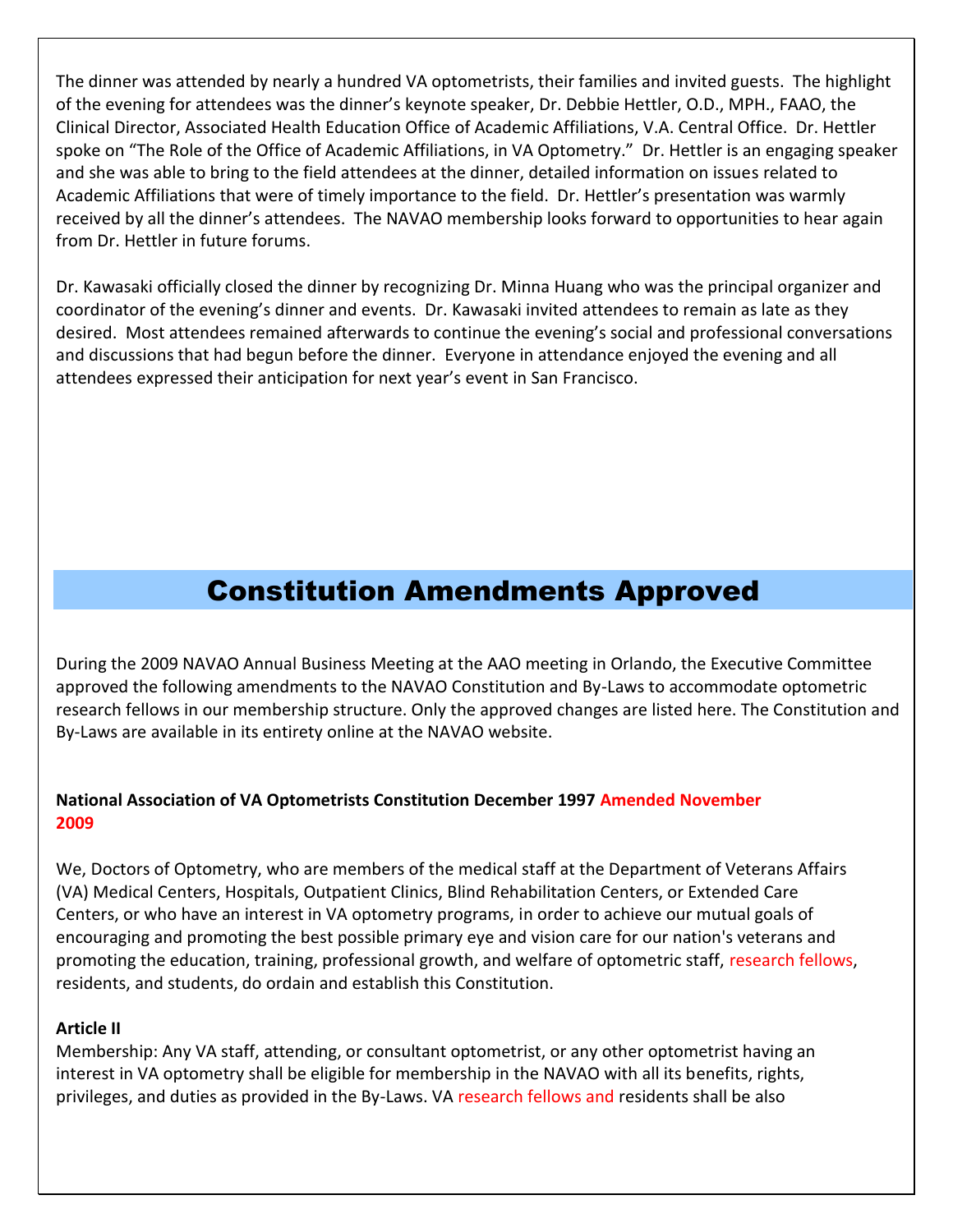eligible for membership but without voting rights and may not run for an elected office. Of the members in good standing, hereinafter referred to as Members, those present at a business meeting shall form a quorum. Membership dues shall be specified in the By-Laws.

#### **By-Laws December 1990 Amended December 1992, December 2006, and November 2009** Article I

Section I:

**Membership.** To establish and maintain membership in good standing and to be entitled to all the benefits, rights (including voting rights), privileges, and duties of the Association, annual dues are to be submitted to the Treasurer or his/her designee by January 31 of each year for general members and by August 31 of each year for optometric research fellows and optometric resident members. There will be a \$5 late fee for dues received after this date for general members. Dues will not be accepted for the current calendar year after August 31; dues received after August 31 will be applied to the following calendar year. Dues will not be accepted at the annual business meeting or banquet. Membership may be terminated by quorum majority vote of the Board for failure to pay dues or by a two-thirds vote of a quorum of Members for just cause. The Treasurer or his/her designee will ensure that a financial statement is sent to each Member. All newly hired VA optometrists will be provided free membership in the Association for the calendar year in which their employment at the VA commenced. All Members will receive a Membership Certificate when they initially join the Association. The membership year of the Association will be January 1 through December 31. The membership year for optometric research fellows and optometric residents will be July 1 through June 30.

#### Article II

**Dues:** The annual dues for membership shall be \$50.00 for all Members except for optometric research fellows and optometric residents who shall owe \$25.00. There will be no initiation fee. Dues payments received after January 31 and prior to September 1 of each year shall be assessed a \$5 late fee. The fiscal year of the Association will be January 1 through December 31.

#### Article V

**Nomination and Election Process**: The President will call for nominations three months before the annual business meeting of every odd-numbered year. Nominations may come from any Member for him or herself or for another Member. Nominations are closed thirty days after the call for nominations. The individuals receiving the most and second-most number of nominations for each office will be contacted by the teller of ballots (an individual selected by the Immediate Past President) and those who wish to run will be given an opportunity to submit a brief profile and statement for publication prior to the election. An individual may run for only one office in an election Balloting will be performed electronically. Results shall be reported to the teller of ballots, votes will remain confidential. Candidates receiving a plurality for each office will be declared the winner. Election results will be formally announced at the annual meeting. In the event of tie, a runoff will take place at the annual meeting.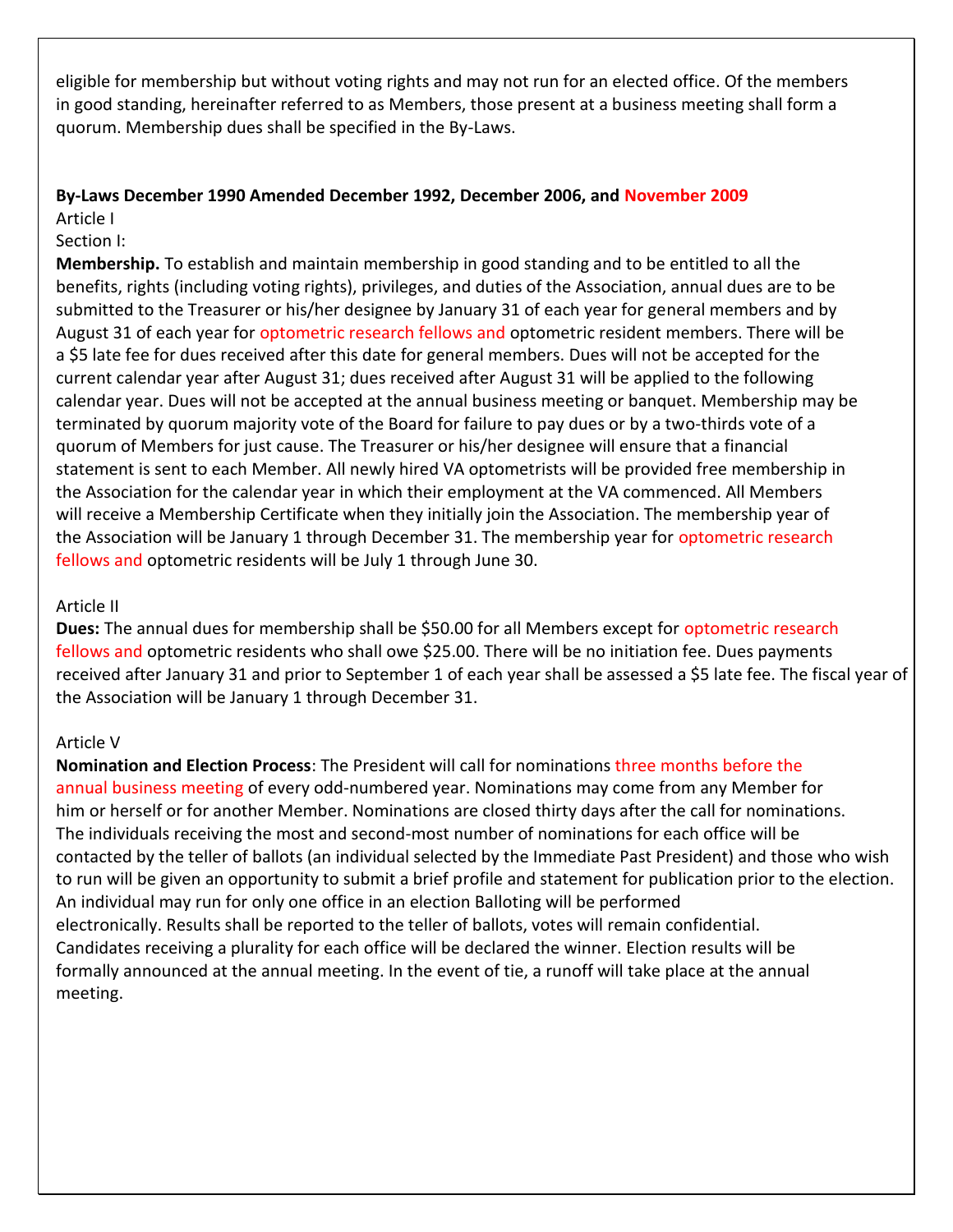### New Web Host

<span id="page-9-0"></span>**VisionSite is honored to be partnering with NAVAO** to maintain the association's website at [www.navao.org.](http://www.navao.org/) We are excited to have the opportunity to make improvements to the website to better serve the needs of NAVAO. We will be continually improving and updating features over time so please check in often!



communicate. connect. stand out."

We look forward to helping make the NAVAO website an increasingly useful tool for the association and its members. Thank you for working with us!

#### **About VisionSite**

VisionSite was founded in 1999 with the mission of helping promote the practice of optometry by helping doctors and associations communicate effectively with their patients and the public. We work with several state and regional optometric associations and are excited to bring that experience to NAVAO.

VisionSite specializes in creating professional websites for optometrists and optometric organizations, and we offer a variety of complementary communication tools and services. These include secure online patient forms,



graphic design (business cards, stationery, and brochures); search engine optimization services; practice-topatient eNewsletters; and phone triage tools.

For more information about VisionSite, please visit our optometry website at [www.visionsite.com/optometry,](http://www.visionsite.com/optometry) or contact us at 866-525-9500 (toll-free) / [info@visionsite.com.](mailto:info@visionsite.com)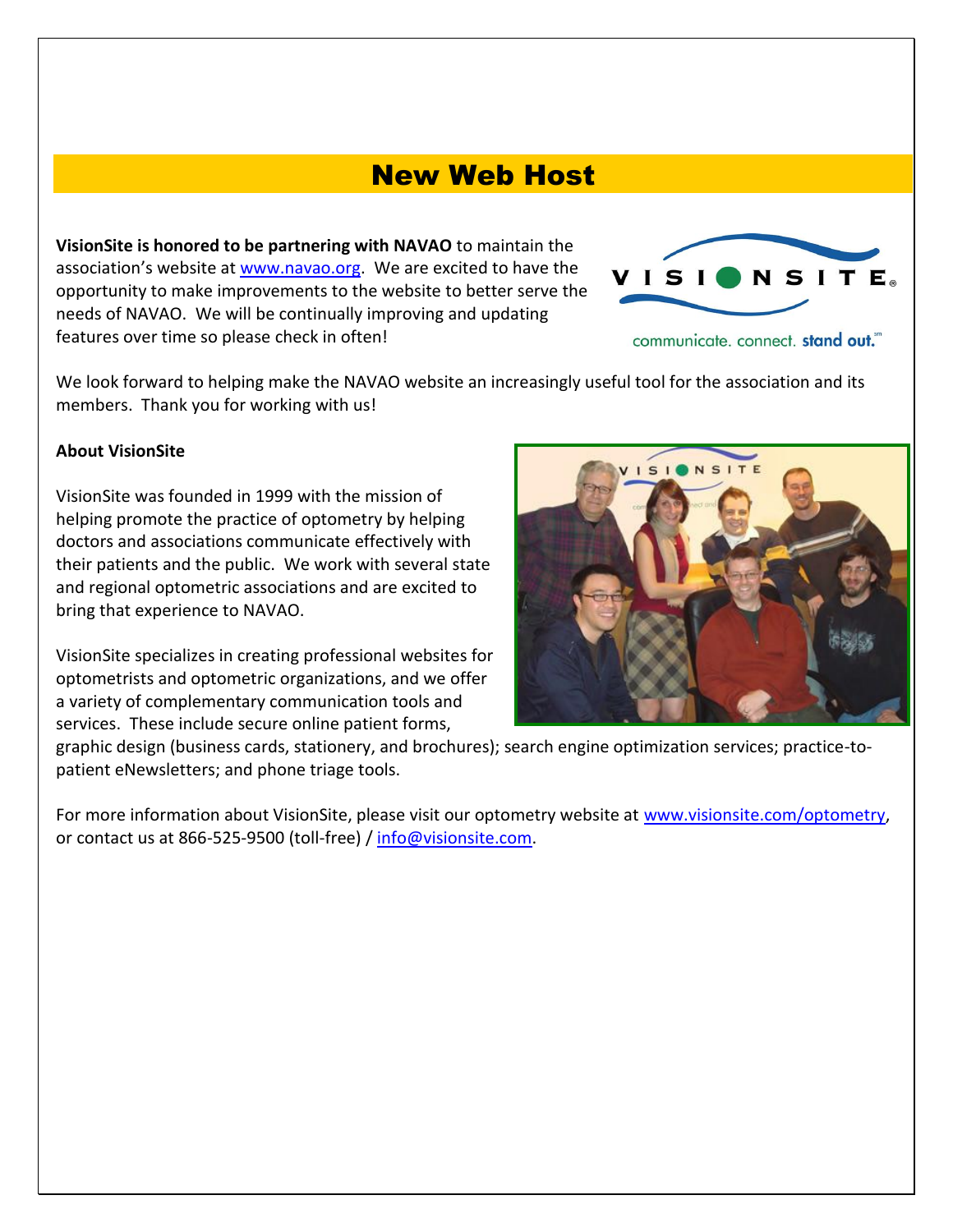## <span id="page-10-0"></span>Highlights from the VHA/DoD Conference on Sensory Impairment Issues in Traumatic Brain Injury

*Gay K. Tokumaru, O.D.* 

The National VHA/DOD Conference on Sensory Impairment Issues in Traumatic Brain Injury was held December 8-10, 2009 at the Sheraton Chicago Hotel and Towers in Chicago, Illinois. The Dept of Veterans Affairs Employee Education System and the VA Vision, Eye Care and Rehabilitation Services sponsored this conference. The conference was well attended by representatives of the VA, including optometrists, ophthalmologists, audiologists, and blind rehabilitation and low vision specialists. There were a wide range of speakers, including optometrists, audiologists, ophthalmologists, DOD surgeons, VHA researchers, Wounded Warrior veterans, and members of multidisciplinary teams.

The program commenced with an inspiring address by Keynote Speaker, the Honorable Tammy Duckworth, who currently serves as the Department of Veterans Affairs (VA) Assistant Secretary for Public and Intergovernmental Affairs. Ms. Duckworth lost both of her legs and partial use of one arm during a mission north of Baghdad in 2004, and previously served as Director of Illinois Department of Veterans' Affairs from 2006-2008. Her biography is available online at [http://www1.va.gov/opa/bios/biography.asp?id=90.](http://www1.va.gov/opa/bios/biography.asp?id=90)

#### **Day 1:**

- Included talks on State of the Art neuroimaging, as well as the neuropsychiatry of TBI.
- Highly recommended is the web cast entitled "TBI: Clinical Updates from Neuropsychiatry" by Robin Hurley, M.D., which can be viewed online at [http://www.mirecc.va.gov/visn6/TBI\\_education.asp.](http://www.mirecc.va.gov/visn6/TBI_education.asp)
- A trauma panel comprised of an ENT surgeon, neurosurgeon, and OMD discussed the implications of trauma in the field.
- The day was rounded out by presentations by the multidisciplinary teams from Hines in Chicago, Kansas City VAMC, and Northport (NY) VAMC.

#### **Day 2:**

- Commenced with presentations from Wounded Warriors: Glenn Miney and Tim Maxwell.
- Dr. Mitchell Scheiman discussed treatment for visual problems with vision therapy techniques with an evidence-based review, followed by a panel presentation on sensory impairment in older adults with both audiology and optometry contributing.
- The day concluded with discussions on current research, including information on the Boston Retinal Implant Project [\(http://www.bostonretinalimplant.org/\)](http://www.bostonretinalimplant.org/), as well as presentations by Randy Kardon, M.D., Ph.D., who is the Director of the newly opened Iowa City Department of Veterans Affairs (VA) Medical Center VA Research Center for the Prevention and Treatment of Visual Loss. This Center was opened under the VA Research and Development program of the Rehabilitation Research and Development (RR&D) Service, with \$5 million in federal funding over the next five years, for research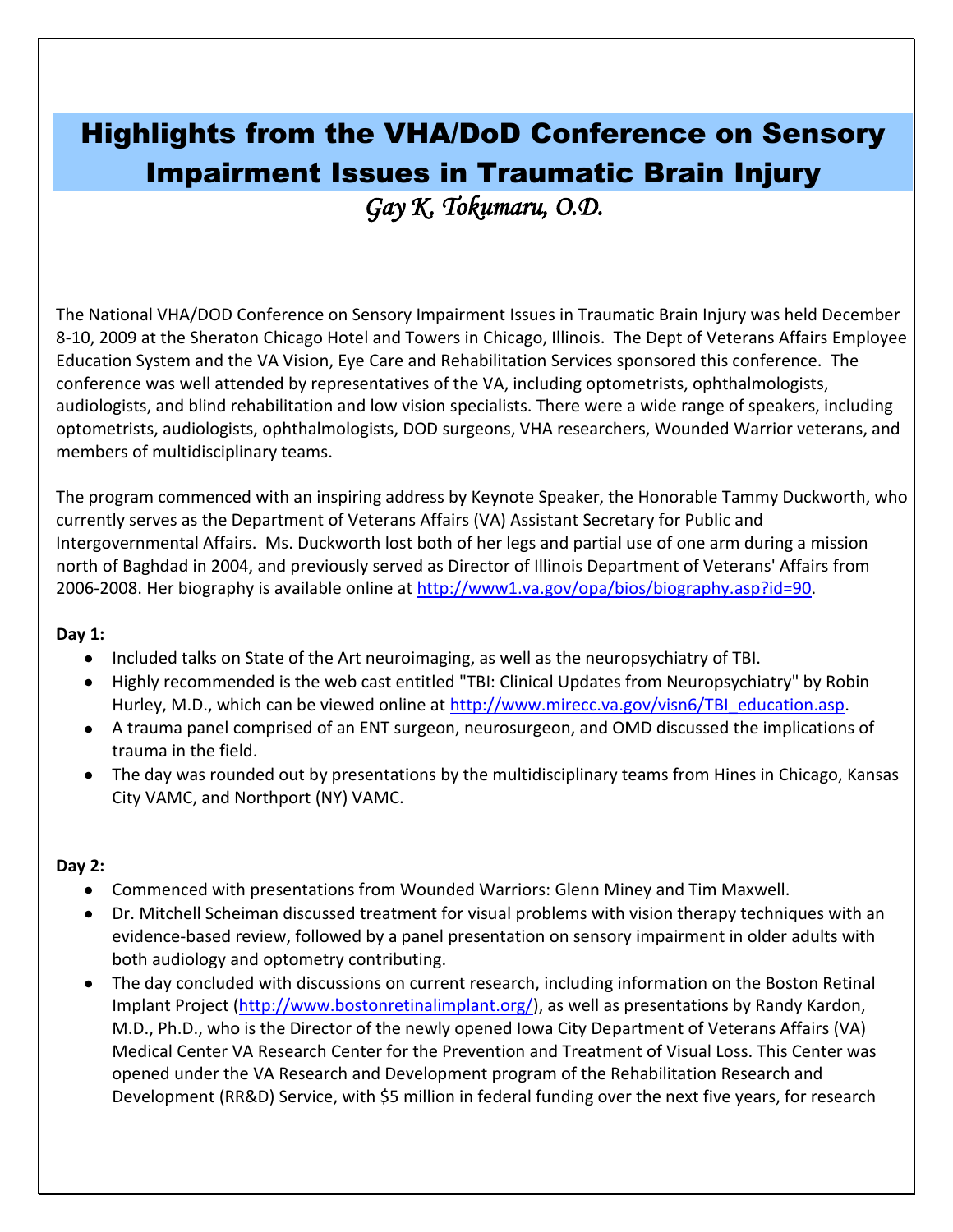focused on prevention and treatment of visual impairments. Please visit the following website for further details: [http://webeye.ophth.uiowa.edu/dept/News/2009/0910VAResearchCtr.htm.](http://webeye.ophth.uiowa.edu/dept/News/2009/0910VAResearchCtr.htm)

- The section on Research was wrapped up with presentations from Atlanta R&D and the Rehabilitative Auditory research group from Portland.
- The afternoon session reviewed the visual, ocular, and auditory consequences of blast-related TBI.
- The final afternoon sessions were special topic breakout sessions on vision, hearing, and simulated sensory impairments.

**Day 3:**

- Started the morning with Wounded Warrior, Jeffrey Mittman, and a presentation by Tom Miller from the Blinded Veterans Association.
- Dr. James Elledge discussed DoD efforts to provide protective eyewear followed by reports from the Defense Centers of Excellence, including discussions of Psychological Health and TBI, the Vision Center of Excellence, and Hearing Loss Center of Excellence.
- Discussions regarding the Continuum of Care (Polytrauma and Blind Rehabilitation Service) and the Palo Alto TBI and Richmond Polytrauma teams concluded the meeting.

### NAVAO Committees

<span id="page-11-0"></span>The **Executive Committee** is responsible for the management of the business of the NAVAO and advises the President on all policy matters of the Association. The Executive Committee consists of the President, Vice-President, Secretary, Treasurer, and Immediate Past President.

### **Executive Committee Members:**

- Brian S. Kawasaki, O.D., M.B.A. (President and Chair)  $\bullet$
- David G. Storer, O.D. (Vice-President)
- Janel L. Chou, O.D. (Secretary)
- Makesha Sink, O.D. (Treasurer)
- Gay K. Tokumaru, O.D. (Immediate Past President)

The **Finance Committee** monitors funds and assists the Treasurer in the collection and disbursements of funds. The committee also projects future financial demands and sources for the Association.

#### **Finance Committee Members:**

- Makesha Sink, O.D. (Treasurer and Chair)
- Weon Jun, O.D.
- Michael McGovern, O.D.
- Glenn Saxon, O.D.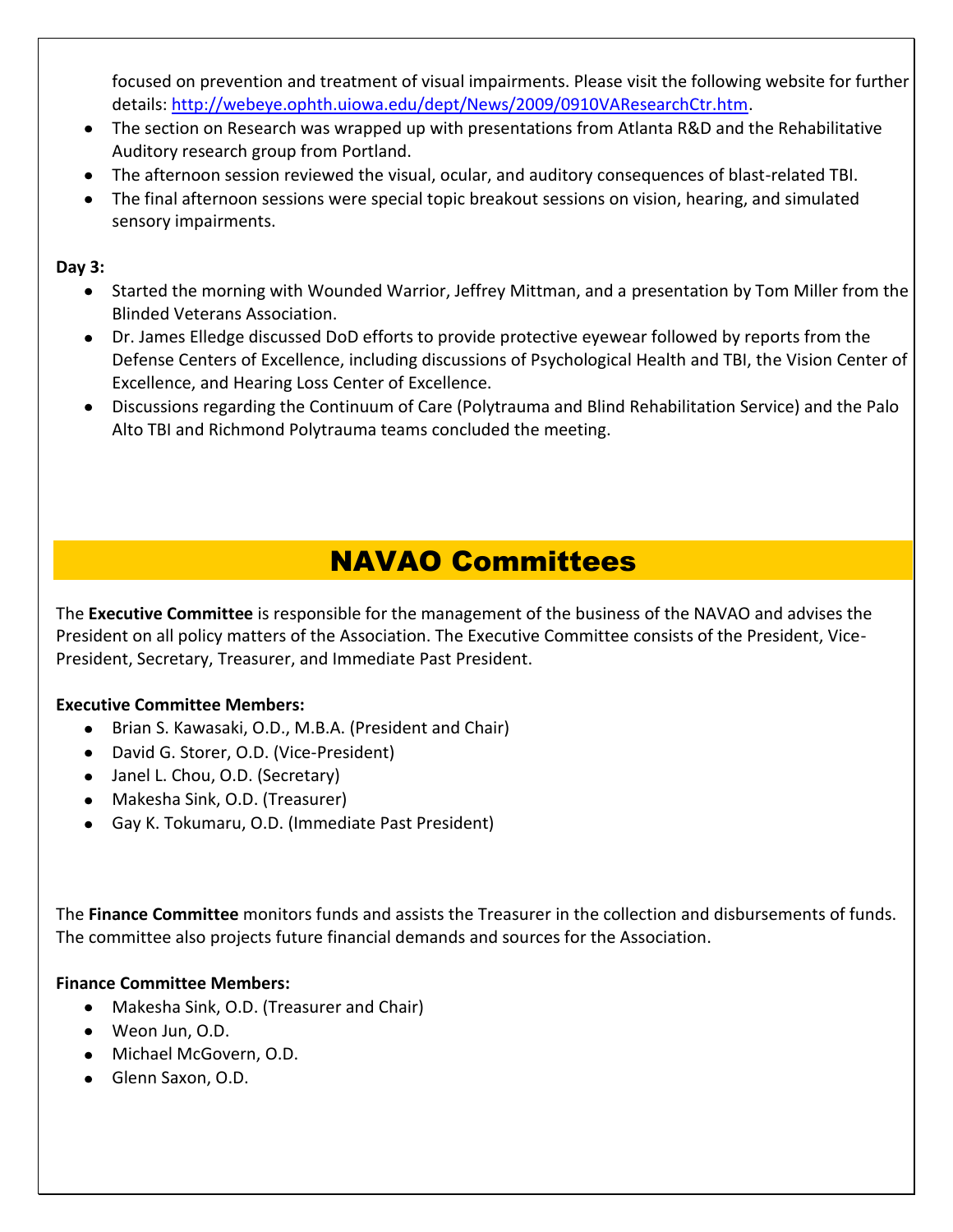The **Membership Committee** recommends means for membership retention and growth and monitors pertinent data about the membership.

#### **Membership Committee Members:**

- Katherine L. Wang, O.D. (Membership Director and Chair)
- Janel L. Chou, O.D. (Executive Committee Liaison)
- Rachel Caywood, O.D.
- Rebecca Czerwinki, O.D.
- Joy Kerns, O.D.
- Susie Lim, O.D.
- David Lynne, O.D.
- Heidi Mayer, O.D.

The **Events Committee** is responsible for planning and overseeing all NAVAO functions, including the annual NAVAO Business Meeting, Reception, and Dinner.

#### **Events Committee Members:**

- Minna Huang, O.D. (Director of Events and Chair)
- David G. Storer, O.D. (Executive Committee Liaison)
- Katherine L. Wang, O.D.
- Nancy Wong, O.D., Ph.D.

The **Newsletter Committee** is responsible for maintaining a formal communications link with the membership and assists the Newsletter Editor with publishing the quarterly NAVAO Newsletter.

#### **Newsletter Committee:**

- Dawn N. Tomasini, O.D. (Newsletter Editor and Chair)
- Brian S. Kawasaki, O.D., M.B.A. (Executive Committee Liaison)
- Michael Dobos, O.D., M.S.
- Joseph Pruitt, O.D.

We currently have openings on the Newsletter Committee. Please contact Brian Kawasaki at [brian.Kawasaki@us.army.mil](mailto:brian.Kawasaki@us.army.mil) if you are interested in volunteering.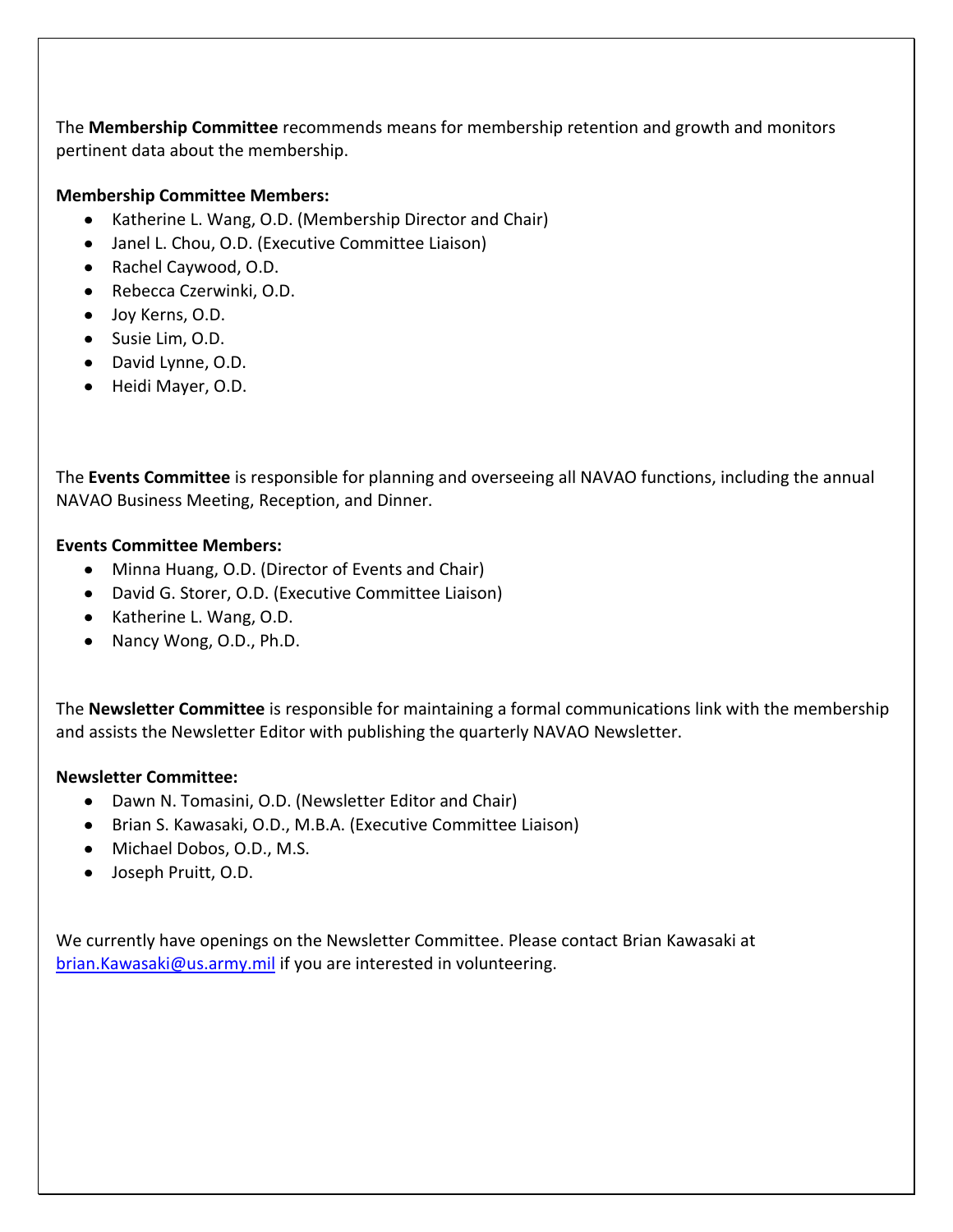### Keeping in Touch

<span id="page-13-0"></span>To start off our "Keeping in Touch" section, our President, Brian Kawasaki and our newsletter editor, Dawn Tomasini have made personal announcements. We encourage our members to share news about themselves, whether personal or professional.



The Tomasini family is proud to announce their latest addition. Lauren Rose was born on Independence Day 2009 and weighed in at 8lbs. 14.5 oz.



NAVAO President, Brian Kawasaki, with his two daughters: Nia (4 years old) and Emmy (1 year old). Brian is currently on a one year recall to active military duty at Camp Shelby, MS and looks forward to returning home to his family in Las Vegas, NV early in 2010.